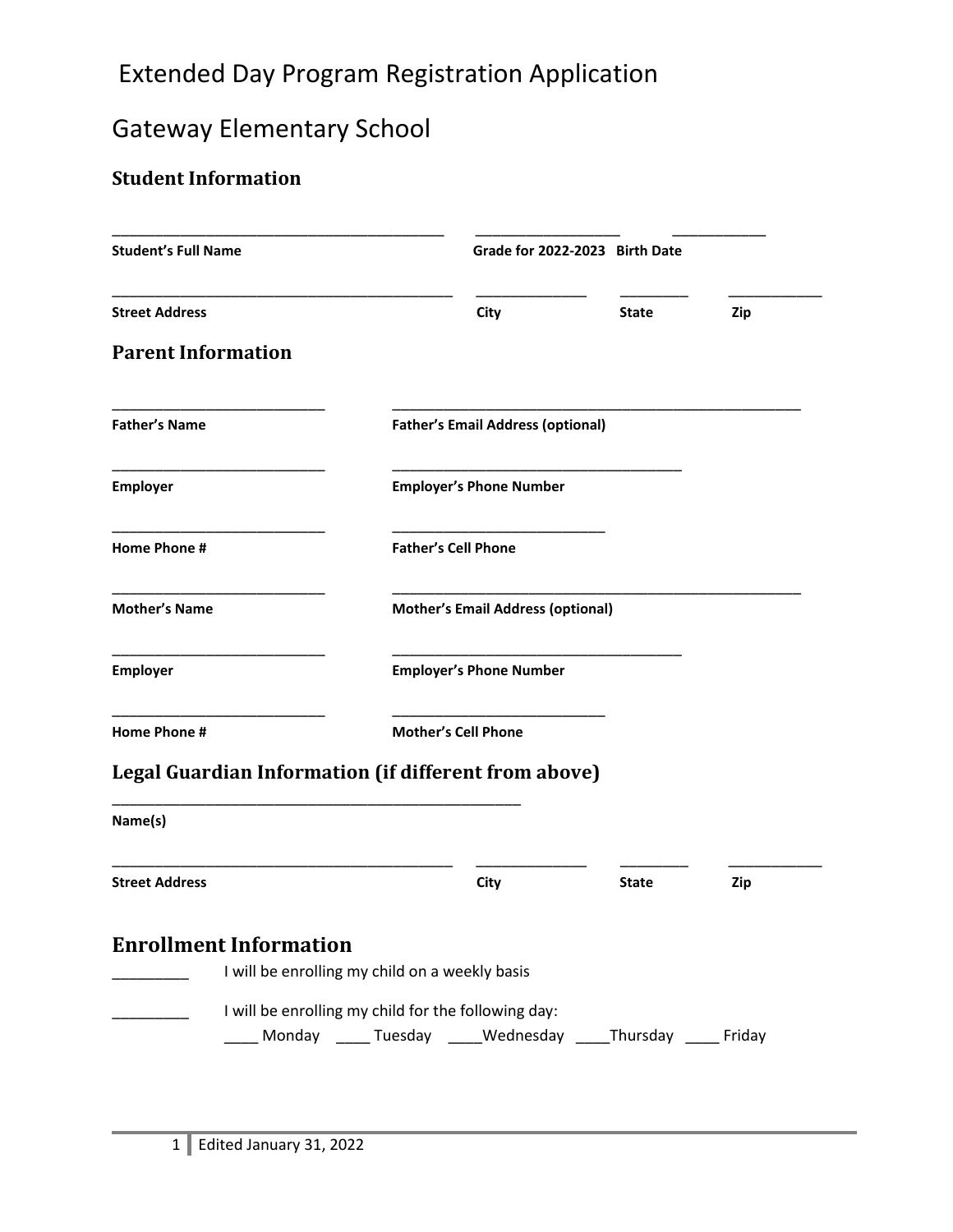|  |  | All families must pay a yearly registration fee of \$40.00 |  |  |  |
|--|--|------------------------------------------------------------|--|--|--|
|--|--|------------------------------------------------------------|--|--|--|

Rates will be made available by End of April. 2022.

#### **Medical Information**

| Is your child allergic to bee stings                                 | Yes | No. |
|----------------------------------------------------------------------|-----|-----|
| If yes, what instructions should be followed if your child is stung? |     |     |

Any present medical conditions or allergies which should be known?

\_\_\_\_\_\_\_\_\_\_\_\_\_\_\_\_\_\_\_\_\_\_\_\_\_\_\_\_\_\_\_\_\_\_\_\_\_\_\_\_\_\_\_\_\_\_\_\_\_\_\_\_\_\_\_\_\_\_\_\_\_\_\_\_\_\_\_\_\_\_\_\_\_

| Child's Doctor:        |                           |                                  |         |
|------------------------|---------------------------|----------------------------------|---------|
| Doctor's Phone Number: |                           |                                  |         |
|                        | is medically insured with |                                  |         |
| <b>Your Child</b>      |                           | <b>Name of Insurance Company</b> | Policy# |

\_\_\_\_\_\_\_\_\_\_\_\_\_\_\_\_\_\_\_\_\_\_\_\_\_\_\_\_\_\_\_\_\_\_\_\_\_\_\_\_\_\_\_\_\_\_\_\_\_\_\_\_\_\_\_\_\_\_\_\_\_\_\_\_\_\_\_\_\_\_\_\_\_\_\_\_\_\_\_\_\_\_\_\_\_\_\_\_\_\_\_

\_\_\_\_\_\_\_\_\_\_\_\_\_\_\_\_\_\_\_\_\_\_\_\_\_\_\_\_\_\_\_\_\_\_\_\_\_\_\_\_\_\_\_\_\_\_\_\_\_\_\_\_\_\_\_\_\_\_\_\_\_\_\_\_\_\_\_\_\_\_\_\_\_\_\_\_\_\_\_\_\_\_\_\_\_\_\_\_\_\_\_ \_\_\_\_\_\_\_\_\_\_\_\_\_\_\_\_\_\_\_\_\_\_\_\_\_\_\_\_\_\_\_\_\_\_\_\_\_\_\_\_\_\_\_\_\_\_\_\_\_\_\_\_\_\_\_\_\_\_\_\_\_\_\_\_\_\_\_\_\_\_\_\_\_\_\_\_\_\_\_\_\_\_\_\_\_\_\_\_\_\_\_

#### **Emergency Contact Information**

*In case of illness or any other emergency (early dismissal due to weather, etc.), please list the names and telephone numbers of two people and their relationship (Grandpa, friend, etc.) so that we may contact them in case one of the parents cannot be reached.* 

| <b>Emergency Contact #1 (Name)</b> | <b>Phone Number</b> | <b>Relationship to Child</b> |
|------------------------------------|---------------------|------------------------------|
| <b>Emergency Contact #1 (Name)</b> | <b>Phone Number</b> | <b>Relationship to Child</b> |

**\_\_\_\_\_\_\_\_\_\_\_\_\_\_\_\_\_\_\_\_\_\_\_\_\_\_\_\_\_\_\_\_\_\_\_\_\_\_\_\_\_\_\_\_\_\_ \_\_\_\_\_\_\_\_\_\_\_\_\_\_\_\_\_\_\_\_\_\_\_\_\_\_\_\_**

*By signing this statement, I understand that the school will attempt to contact me in the case of an emergency such as an accident or serious illness. If I cannot be reached, I authorize the school to contact the doctor listed on this form and follow the doctor's directions. If the doctor cannot be reached, I authorize the school to take whatever steps seem necessary.*

**Parent's Signature Date**